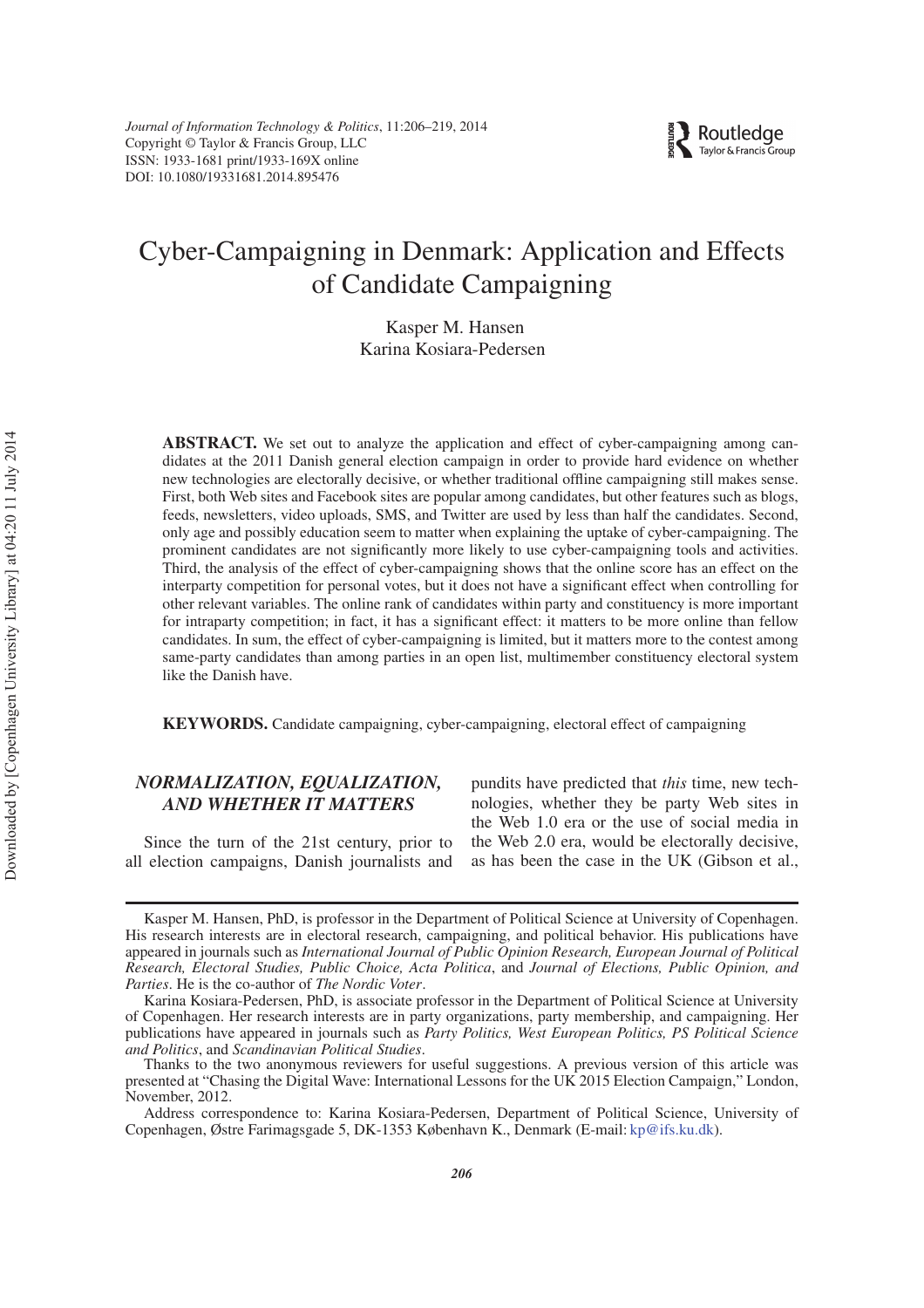2010; Gibson & Cantijoch, 2011). Furthermore, parties are spending large sums of money on creating and maintaining their Web sites. However, candidates and parties also still campaign in "old-style" ways by delivering leaflets in the streets, participating in election meetings, and posting advertisements in newspapers. To provide some evidence on this topic, we analyze the application and effect of cyber-campaigning among candidates in the 2011 Danish general election. This case, which involves a proportional system with open lists and a multiparty system, enables analyses of the effects of cybercampaigning both across and within parties.

New information and communications technologies allow candidates, parties, and voters to inform, communicate, mobilize, organize, etc., in direct and less costly ways in election campaigns, which are the most crucial moment for a representative democracy. The most prominent overall question in this regard is whether these new technologies improve or impair the democratic process. From the "equalization" perspective, it is argued that the new technologies enhance democracy because they allow for less expensive access to information, ways of communication, mobilization, and organization, etc. Minor parties with fewer resources for campaigning may use the new technologies to the same extent as the major players if the costs are moderate. Additionally, because major parties dominate the traditional, edited media, minor parties may make up for some of this distortion through their own channels of information and communication, such as Web sites and e-mail newsletters. Similarly, voters may also bypass traditional media and seek information directly from the parties and candidates. Hence, the new technologies may level the playing field among participants. On the other hand, from the "normalization" perspective, it is argued that if the new technologies are applied by the same actors as traditional, offline tools, it is "politics as usual" (Gibson & Ward, 1998; Margolis & Resnick, 2000) or "preaching to the converted" (Norris, 2003). Even if new technologies require fewer resources, they still require both time and money. Cyberspace professionals are expensive to employ. Technologies that enable direct contact with the electorate, such as e-mail lists, require maintenance, i.e., resources. And more resourceful parties may spend more resources and hence exploit the new technologies in a more advanced way. Similarly, even if voters make use of the new technologies, they still adhere to the traditional ways of seeking information and communication as well. These two perspectives have been analyzed in a plethora of studies on the basis of various factors, including the content of party Web sites and party member participation.

The normalization and equalization perspectives are based on an assumption that these new technologies make an impact; it is taken for granted that, e.g., cybercampaigning makes a difference because otherwise the uptake of it would be irrelevant. Basically, if cyber-campaigning has no electoral impact, the normalization/equalization perspective becomes irrelevant. However, the impact upon the electorate, citizens, etc., is empirically far from decided upon. Hence, determining whether cyber-campaigning is employed more equally or is skewed as other campaigning measures is only the first step in this analysis. It is more relevant and interesting to see whether the adoption of cyber-campaigning—as well as other campaigning measures—influences who is elected. Basically the questions we ask in this article are who applies cyber-campaigning, and does it make a difference for the electoral outcome?

In the second part of the article, we show how this study of the character and effect of candidate cyber-campaigning within a proportional, multimember constituency electoral system with open lists contributes to the advancement of this research field. In the third part, we present the Danish case and the Danish candidate survey applied in these analyses. In electoral systems with open lists and multimember districts such as the Danish system, the potential cyber-campaigning effect is larger than in two-party systems for two reasons. First, the contest among parties is not about a single seat but about obtaining a smaller or larger share of all seats. Second, the open lists invite competition among candidates within parties. That is, we can explore inter- as well as intraparty competition.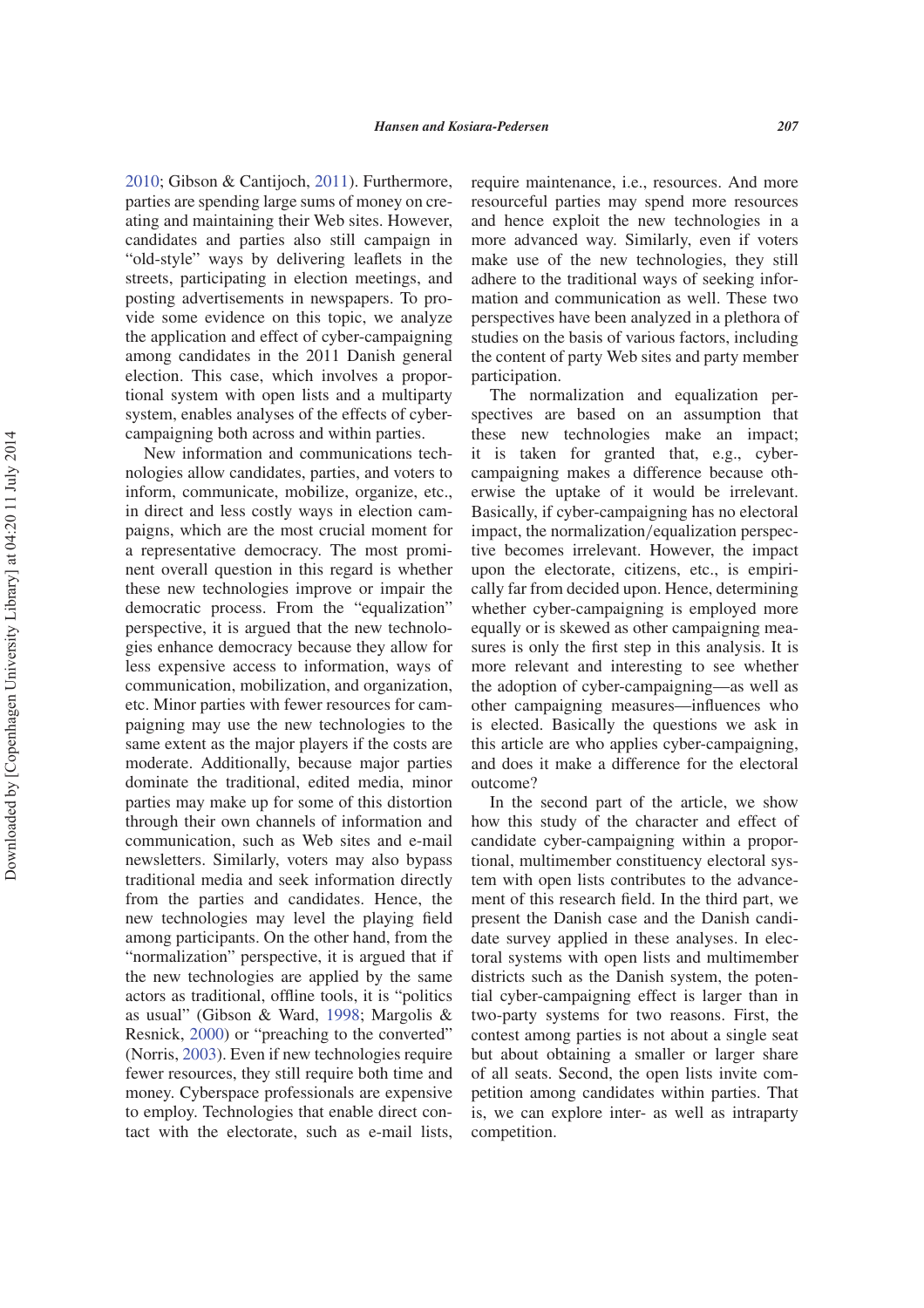In the following three parts, we present the results of these analyses. First, in the fourth section, we show the character of candidates' use of cyber-campaigning tools and activities and present the measure "online score," which is applied in the following analyses. In the second analysis, in the fifth section, we explain the adoption of cyber-campaigning tools among candidates, and in the final analysis, in the sixth section, we analyze the effect of cybercampaigning on the electoral results of candidates. Finally, we conclude that although candidates do make use of cyber-campaigning tools and activities, the direct electoral effect of this behavior on both interparty and intraparty competition remains limited.

#### *CANDIDATE CYBER-CAMPAIGNING*

Within proportional, multiparty systems, parties dominate candidate recruitment and monopolize representation in parliament. The party label is indispensable, and the largest shares of budgets are spent on the party campaign as such. Party headquarters and party leadership decide on a large part of the campaign issues such as the overall strategy, campaign messages, design and layout, outdoor commercials, printed advertisements, tour of the party leader, and, in particular relevant for this topic, also party Web sites, use of social media online advertising, and other aspects of parties' and party leaders' cyber-campaigning efforts. A plethora of previous studies have looked into party Web sites (for a brief overview of the field, see Gibson, 2012). However, even if party-dominated, within electoral systems with open lists, candidates are also competing with each other—even with candidates from the same party—and most of them for a final verdict of "elected" at the end of the (election) day.

When looking into campaign effects, it is doubtless very difficult to assess the electoral effects of party campaigning and various campaign tools, hence, also of cyber-campaigning tools, due to the plethora of tools applied, actors taking part, happenings, etc., in campaigns. However, at the level of the individual candidates, it is more plausible to link campaign

efforts to election results. Therefore, the focus here is on candidate campaigning, even though this activity is part of the overall campaign conducted at election time, and even though the cyber-campaigning efforts are expected to be larger at the level of the party organization.

Previous studies of candidates' cybercampaigning have focused on the character of online campaigning and on explaining the use of it (Carlson, 2007; Carlson & Djupsund, 2001; Gibson & McAllister, 2006, 2011a, 2011b; Lev-On, 2011; Sudulich & Wall, 2010; Zittel, 2009). These studies have shown that a large number of variables may explain candidates' uptake of cyber-campaigning, in particular party size, the competitiveness of the race, challenger-incumbent position, age, and the "domino-effect" among contestants. On this basis, we explore whether a number of candidates' personal and political characteristics may explain their uptake of cyber-campaigning tools and activities: We expect that a candidate's age, gender, and education will have an impact on their uptake, where younger, male, and more educated candidates are more likely to use cyber-campaigning tools and activities than the older, female, and less educated candidates. We explore "normalization" vs. "equalization" at the individual level of candidates and expect, in agreement with the normalization perspective, that incumbents apply cyber-campaigning to a larger extent than challengers. Furthermore, also consistent with a normalization perspective, we expect that the political resources inherent in being placed first on one or more ballots within the constituency matter to candidates' uptake of cyber-campaigning. Finally, we explore the "domino effect" (c.f., Gibson, 2012). Multimember districts contain more than one incumbent and one challenger; hence, we explore whether constituency matters to the candidates' uptake of cyber-campaigning tools and activities.

The character and uptake of cybercampaigning is only relevant if it matters, i.e., if it has an effect, in this case on the electoral results of the candidates. Otherwise cyber-campaigning has no way of normalizing or equalizing anything. Turning to the analysis of the effects of candidates' cyber-campaigning,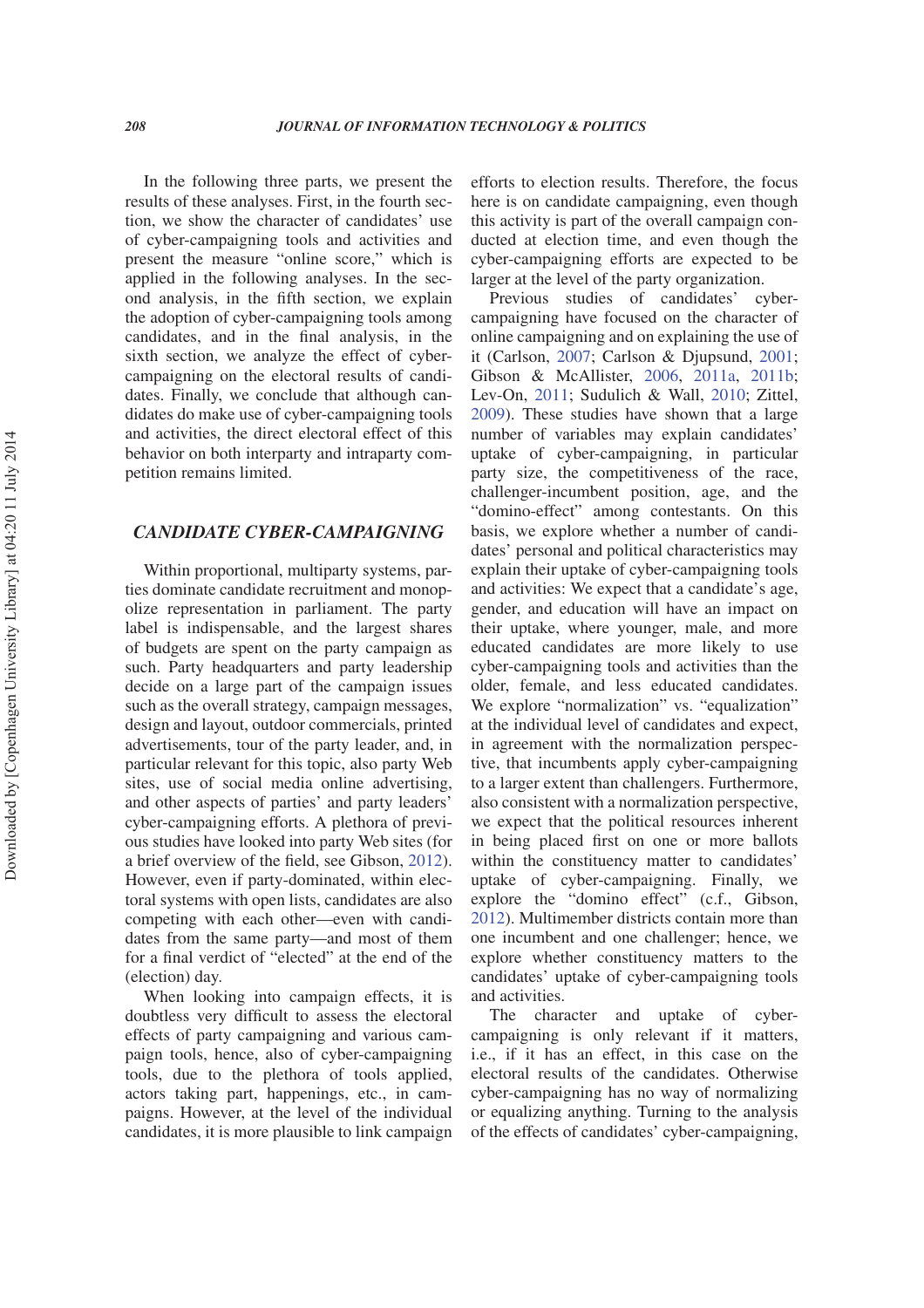few previous studies of cyber-campaigning have focused on this effect. Gibson (2012) finds that these previous studies show that there is a relationship between cyber-campaigning and electoral support. D'Alessio (1996) shows that in 1996, cyber-campaigning had an electoral effect (beyond incumbency and party) in congressional elections—results that were not supported by Bimber and Davis (2003). However, several studies based on candidate surveys have supported the results (Gibson & McAllister, 2006, 2011a, 2011b; Sudulich & Wall, 2010). Gibson and McAllister have analyzed the case of Australia over time since 2001 and explicitly linked candidate campaigning and election results on the basis of candidate surveys. In the case of the Australian elections to the House of Representatives in 2010, Gibson and McAllister (2011b) conclude that having a personal Web site is electorally advantageous, but that Web 1.0 features such as e-mail newsletters and SMS are electorally disadvantageous, and Web 2.0 features such as Twitter, video sharing sites, and Flickr do not make a significant difference. However, even if this analysis in a general way controls for the effect of campaigning in the form of number of party workers, length of campaign preparations, and length of party membership, which have previously been shown to matter, there are no controls for either budget differences or the use of offline, traditional campaigning by candidates and their campaign teams. Previous studies on the effects of traditional campaigning, the majority of which explore the British case (an exception being Party Politics 2003), have shown the effects of money (Cutts, 2006; Cutts & Shryane, 2006; Johnston & Pattie, 2007; Pattie et al., 1995), voluntary labor (Denver & Hands, 1997; Denver et al., 2003, 2004; Fisher et al., 2006, 2011; Johnston et al., 2012; Marsh, 2004; Whiteley & Seyd, 1994, 2003), and a combination of both (Carty & Eagles, 1999; Fieldhouse & Cutts, 2008) on election results at the constituency level. Furthermore, Sudulich and Wall (2010), in their Irish study, have argued in favor of including campaign expenses (even if this inclusion does not cancel out the effect of Web sites). Hence, in our quest for more precision, we include both overall measures of campaigning, such as campaign budget and number of volunteers, as well as three specific campaign activities, when explaining candidates' electoral results.

Furthermore, because they control for party, Gibson and McAllister do not control for incumbency, even though the descriptive part of the analysis shows that incumbents are twice as likely as challengers to have personal Web sites (2011b, p. 12). The included parties are, in the Australian case, limited to three—namely, the two major parties, Labor and Liberal-National, and the minor party, Greens. Hence, by including candidates from more parties varying in size, resources, and ideology, we are, similarly to Sudulich and Wall (2010), able to control for incumbency. Additionally, because some candidates are placed at the top of the ballot and therefore are more likely to receive personal votes, we control for the number of first places on ballots within the constituency.<sup>1</sup> This is similar, but not identical, to the "frontrunner" status based on bookmakers' odds applied by Sudulich and Wall (2010).

In addition, in regard to the dependent variable, we look into two types of electoral effects. First, as in previous studies (Gibson & McAllister, 2011a; Sudulich & Wall, 2010), we explore the effect on candidates' vote shares, here defined as a candidate's share of all personal votes cast within the constituency. This value is the result of the competition among all candidates for the personal votes and is hence termed interparty competition. Second, we explore the effect on candidates' share of all personal votes cast for candidates standing for election for their own party. This effect arises as a result of the competition for personal votes among candidates within the party and is hence termed intraparty competition. Due to the strong hold of party labels and the high degree of party identification among voters, it is expected that cyber-campaigning, similarly to other means of campaigning, has a larger effect on intraparty competition than on interparty competition (Hansen & Hoff, 2013; Hansen & Kosiara-Pedersen, 2013).

No previous studies have looked into the effect of cyber-campaigning on both interparty and intraparty competition, partly because this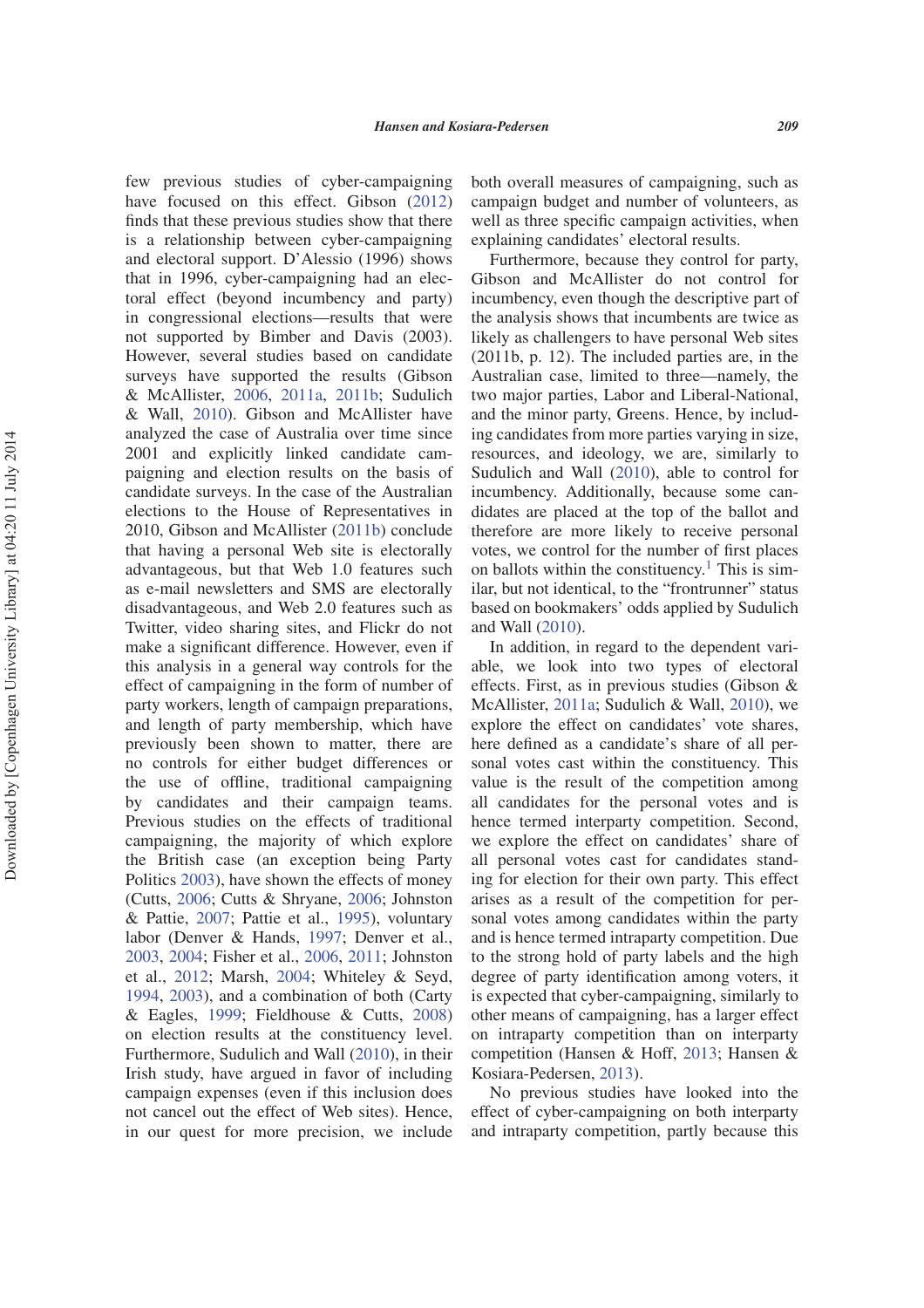issue only makes sense in electoral systems that enable competition among candidates within parties, such as those with multimember constituencies and open lists, as in the Danish case.

#### *THE DANISH CASE AND CANDIDATE SURVEY*

The application and effect of candidates' cyber-campaigning are analyzed within the context of the Danish electoral and party system. The Danish case is well suited for an analysis of the character and effect of cyber-campaigning for several reasons. The Danish election system belongs to the category of proportional systems with two-tier seat allocation, in which the national-level seat allocation takes precedence and ensures a high degree of proportionality as well as the importance of the party label. However, candidates are nominated and elected within 10 multimember constituencies, thereby ensuring that all areas of the country are represented in parliament. Voters may vote for parties or a specific candidate on the parties' lists—almost all of which are open, meaning that the votes of the electorate are decisive in who gets elected. Half of the Danish electorate casts personal votes. Votes for candidates are not wasted if the candidate is not elected, because the votes are then counted as party votes. Hence, the electoral system with open lists allowing for both personal and party votes within 10 multimember electoral districts provides adequate and operationalizable dependent variables—namely, each candidate's share of all personal votes (interparty competition) and all personal votes cast for the party (intraparty competition) (Bengtsson et al., 2013).

The Danish multiparty system and multimember constituencies include a large number of candidates from nine different parties spanning the political spectrum and varying in campaign strategies, level of party member activism, campaign budgets, and likelihood of being elected, as well as personal characteristics, within both parties and constituencies. In sum, compared to systems with singlemember constituencies and few parties, which provide the cases of most previous studies of

the effect of cyber-campaigning, the Danish multiparty system and multimember constituencies provide large variation in the independent variables. Furthermore, in an international comparison, Danish campaigns are, similarly to those in other Nordic countries, less costly (Bengtsson et al., 2013).

According to data from 2011, Denmark is well connected, with 94% of the 16- to 64 year-olds having accessed the Internet within the last three months (Statistics Denmark, 2011). Previous studies of cyber-campaigning in the Danish case have focused mainly on the content of party Web sites (Allern, 2008; Hansen & Kosiara-Pedersen, 2012). However, recent studies on the 2011 general election have shed more light. First, a study of the effect on the electorate shows that parties and candidates reach only a limited share of the electorate through cyber-campaigning tools (Hansen & Kosiara-Pedersen,  $2012b$ .<sup>2</sup> Second, a study on candidate campaigning shows that candidates may be divided into three groups based on their campaigning methods: (1) Candidates communicating through traditional mass media (because they have access), (2) candidates focusing on social media (due to lack of access to traditional media), and (3) candidates who do not focus much on media in their campaign (Skovsgaard & Van Dalen, 2013).

In Denmark, election dates are not fixed, and elections are usually called three weeks prior to the election; campaigns are short and intensive. Parties dominate candidate recruitment and monopolize representation in parliament. The 2011 election that we focus on here was called on August 26 and was held on September 15. A total of 804 candidates from nine parties (and a few independents) stood for election. The parties are listed as follows in the order of their place on the traditional economic left–right scale: Red-Green Alliance (RGA), Socialist People's Party (SPP), Social Democrats (SD), Social Liberals (SLP), Christian Democrats (ChD), Conservative People's Party (CPP), Liberals (L), Danish People's Party (DPP), and Liberal Alliance (LA). Of these, 175 candidates from all parties except the Christian Democrats gained representation (Kosiara-Pedersen, 2012).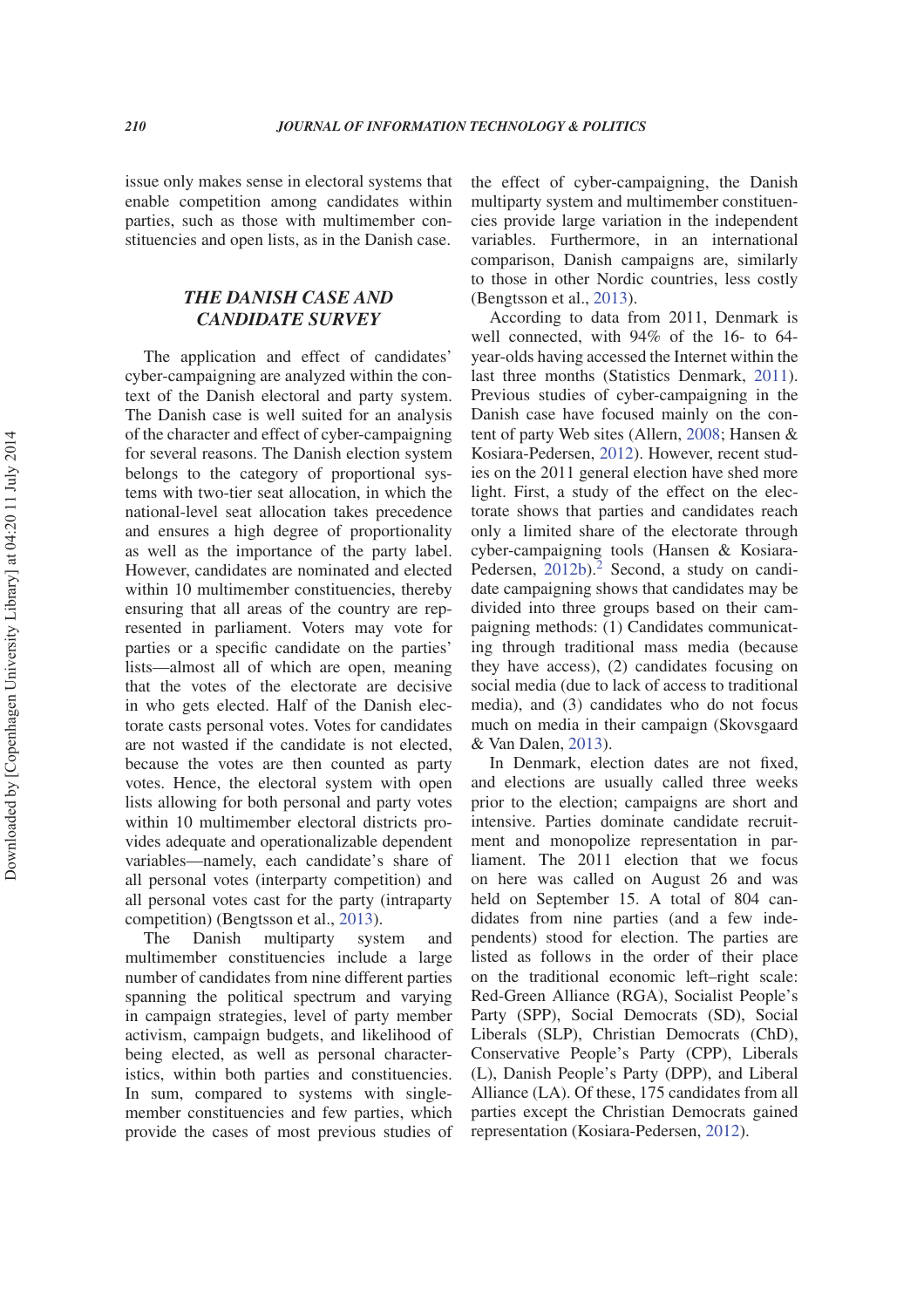With a focus on candidate campaigning, the primary data source in this article is a survey among candidates regarding their campaigning efforts. The candidate survey gathered data from all 804 candidates in the 2011 Danish general election immediately following the election regarding their campaigning tools and activities. An impressive 68% responded to some questions, and 58% responded to all questions in the questionnaire. The respondents are representative compared to the total population of candidates in regard to gender, age, party, constituency, number of personal votes, and whether or not they were elected; however, the most prominent candidates are missing among the respondents (Hansen et al., 2012). Supplementary data on a candidate's place on the ballots and number of votes for candidates and parties within each constituency are taken from electoral statistics.

On this basis, we first analyze the character of candidates' use of cyber-campaigning across parties; second, we try to explain this use with parties' and candidates' characteristics; and third, we analyze the effect of cybercampaigning on the electoral results of candidates. Each of these issues is dealt with in turn in the following three sections.

# *THE CHARACTER OF CANDIDATES' CYBER-CAMPAIGNING*

Table 1 shows the extent to which candidates apply various cyber-campaigning tools, as well as the frequency with which they update these tools—whether it is daily or more often. The general picture, as shown in the "all" column, is that both Web sites and Facebook pages are popular among candidates. Approximately four out of five candidates have a Facebook site, and two-thirds of them update it daily. In regard to Web sites, more than half the candidates make use of a Web site provided by their party, whereas a little less than half have another Web site. In total, 85% of the candidates have at least one Web site (not shown). Features on the sites include blogs (43%) and feeds (37%). Less than one-quarter of the candidates provide their own newsletter, and the average number of subscribers (not shown)— 348—seems rather limited compared to both the

TABLE 1. Candidates' Use of Cyber-Campaigning (Percent)

|                                  | <b>RGA</b> | <b>SPP</b> | SD   | <b>SLP</b> | ChD  | <b>CPP</b> |      | LA   | <b>DPP</b> | All  | N   |
|----------------------------------|------------|------------|------|------------|------|------------|------|------|------------|------|-----|
| Party Web site                   | 39         | 78         | 60   | 36         | 82   | 47         | 80   | 57   | 28         | 56   | 509 |
| Daily updates                    | 27         | 15         | 28   | 21         | 22   | 36         | 51   | 36   | 19         | 28   | 283 |
| Facebook-site                    | 63         | 94         | 93   | 89         | 70   | 92         | 93   | 88   | 55         | 82   | 507 |
| Daily updates                    | 53         | 71         | 85   | 63         | 40   | 82         | 79   | 70   | 41         | 68   | 415 |
| Other (e.g., personal Web site)  | 7          | 33         | 49   | 69         | 30   | 73         | 30   | 71   | 59         | 47   | 505 |
| Daily updates                    | 0          | 32         | 45   | 36         | 20   | 30         | 43   | 30   | 26         | 32   | 234 |
| Feed on Web site                 | 0          | 41         | 48   | 53         | 33   | 37         | 50   | 39   | 6          | 37   | 234 |
| E-mail newsletter                | 25         | 18         | 42   | 22         | 13   | 35         | 36   | 12   | 3          | 23   | 234 |
| Blog on Web site                 | 50         | 64         | 30   | 69         | 33   | 37         | 29   | 45   | 26         | 43   | 234 |
| Daily updates                    | 0          | 29         | 20   | 32         | 40   | 50         | 75   | 47   | 33         | 37   | 100 |
| Video upload                     | 23         | 55         | 60   | 50         | 26   | 49         | 50   | 47   | 29         | 44   | 503 |
| Twitter                          | 2          | 15         | 15   | 44         | 14   | 17         | 24   | 36   | 5          | 18   | 503 |
| Daily updates                    | 0          | 40         | 60   | 70         | 29   | 40         | 27   | 76   | 67         | 54   | 92  |
| Short text message               | 7          | 30         | 33   | 25         | 14   | 20         | 20   | 4    | 9          | 19   | 503 |
| Daily updates                    | 25         | 15         | 10   | 15         | 0    | 33         | 11   | 0    | 20         | 15   | 93  |
| Average online score (index 0-1) | 0.21       | 0.38       | 0.43 | 0.46       | 0.28 | 0.43       | 0.41 | 0.44 | 0.26       | 0.37 | 476 |
|                                  |            |            |      |            |      |            |      |      |            |      |     |

Note: The percentage of "daily updates" is among those who use the tool mentioned above. The online score is the average score of all candidates from each of the nine parties. The online score of each candidate is their score on a 0–1 scale based on the 15 entities where candidates are granted one point for having a party Web site, one point for updating it daily, one point for having a Facebook site, one point for updating it daily, and so on. The maximum score among the candidates is 12 (none reach 15). This score is rescaled from 0 to 1, so that 1 indicates that the candidate uses 12 of the 15 entities, and 0 indicates the use of none of them.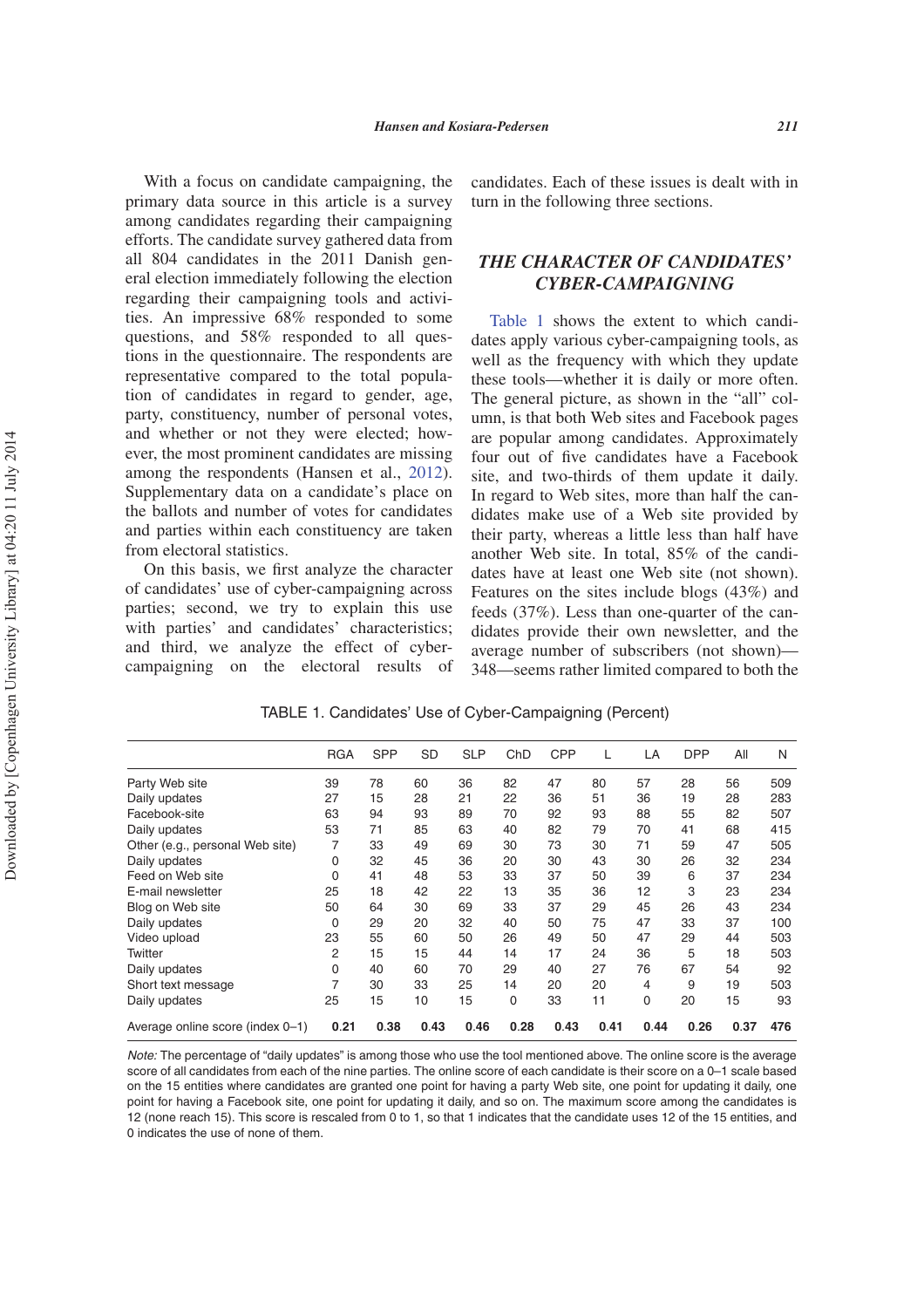number of party members (160,000) or the number of votes needed to be elected (approximately 19,000). Less than half of the candidates have uploaded videos on the Internet (44%). Less than one-fifth of the candidates have used short text messages, and on average, they have sent two short text messages (not shown). One-fifth of the candidates use Twitter, and half of these candidates update their accounts at least daily.

Turning to a few marked differences among the parties, candidates from the Red-Green Alliance, Danish People's Party, and Christian Democrats apply these tools to a lesser extent than candidates from other parties. Newsletters are much more common among candidates from the three older parties, the Social Democrats, Liberals, and Conservatives, among which more than one-third of their candidates with Web sites provide a newsletter. $3$  Candidates from the Socialist People's Party, Social Democrats, and, to some extent, the Social Liberals make use of short text messages to a larger extent than other candidates, but the frequency with which they do this is rather modest, at around two messages per candidate. The application of Twitter varies greatly among the parties: It is greatly used by candidates from the Social Liberals (44%) and Liberal Alliance (36%), and to some extent Liberals (24%), but less than one in five candidates in other parties use the service. The Social Liberals have had a specific strategy in this regard (see, e.g., Moe & Larsson, 2013, p. 786; Worth, 2013), and the Liberals have integrated various social media into their party Web site, thus encouraging the application of these tools (Horsted, 2010).

To assess the extent to which candidates use cyber-campaigning tools and activities, we created an online score. This score takes into account both the number of cyber-campaigning activities the candidates implement and the frequency of use. It is, quite simply, a score on a 0–1 scale based on the 15 entities in the top part of Table 1. Hence, candidates are granted one point for having a party Web site, one point for updating it daily, one point for having a Facebook site, one point for updating it daily, and so on. This score includes both the diversity and intensity of cyber-campaigning and mixes both information and participation tools. The maximum score occurring among the candidates is 12. On this basis, the scores were rescaled from 0 to 1, where 1 indicates that the candidate uses 12 of the 15 entities in Table 1.

The bottom row of Table 1 shows that the overall average among all candidates is 0.37. Variation is found among the parties; in particular, the candidates from the Red-Green Alliance, Christian Democrats, and Danish People's Party score lowest, and candidates from the Social Liberals, Conservatives, and Liberal Alliance score the highest. In the case of the Red-Green Alliance and Christian Democrats, this disparity may partly be explained by the fact that a large share of their candidates take part in campaigning for the sake of the party, not their own election. This behavior is due to both party culture and the low likelihood of being elected (Hansen & Kosiara-Pedersen, 2013). As for the Danish People's Party, they are reluctant to make use of all this new technology, both in their ideology and in how they conduct politics (Søndergaard, 2010).

In sum, we see variation in the use of cybercampaigning across parties. We now turn to the individual level of candidates when explaining candidates' online scores in order to understand to what extent differences among candidates can explain their use.

### *EXPLAINING CANDIDATES' UPTAKE OF CYBER-CAMPAIGNING*

Looking into the relationship between candidates' personal and political characteristics, on the one hand, and candidates' online scores, on the other, certain trends become apparent. The bivariate relationships (not shown) indicate that the younger the candidate, the higher the score; women score insignificantly higher than men; candidates with one or more first place(s) on the ballots within their constituency score higher than those without; and incumbents score higher than non-incumbents. These results support previous studies (see, e.g., Carlson & Djupsund, 2001).

Furthermore, when comparing the scores of candidates within the 10 constituencies, there are clear differences among these scores which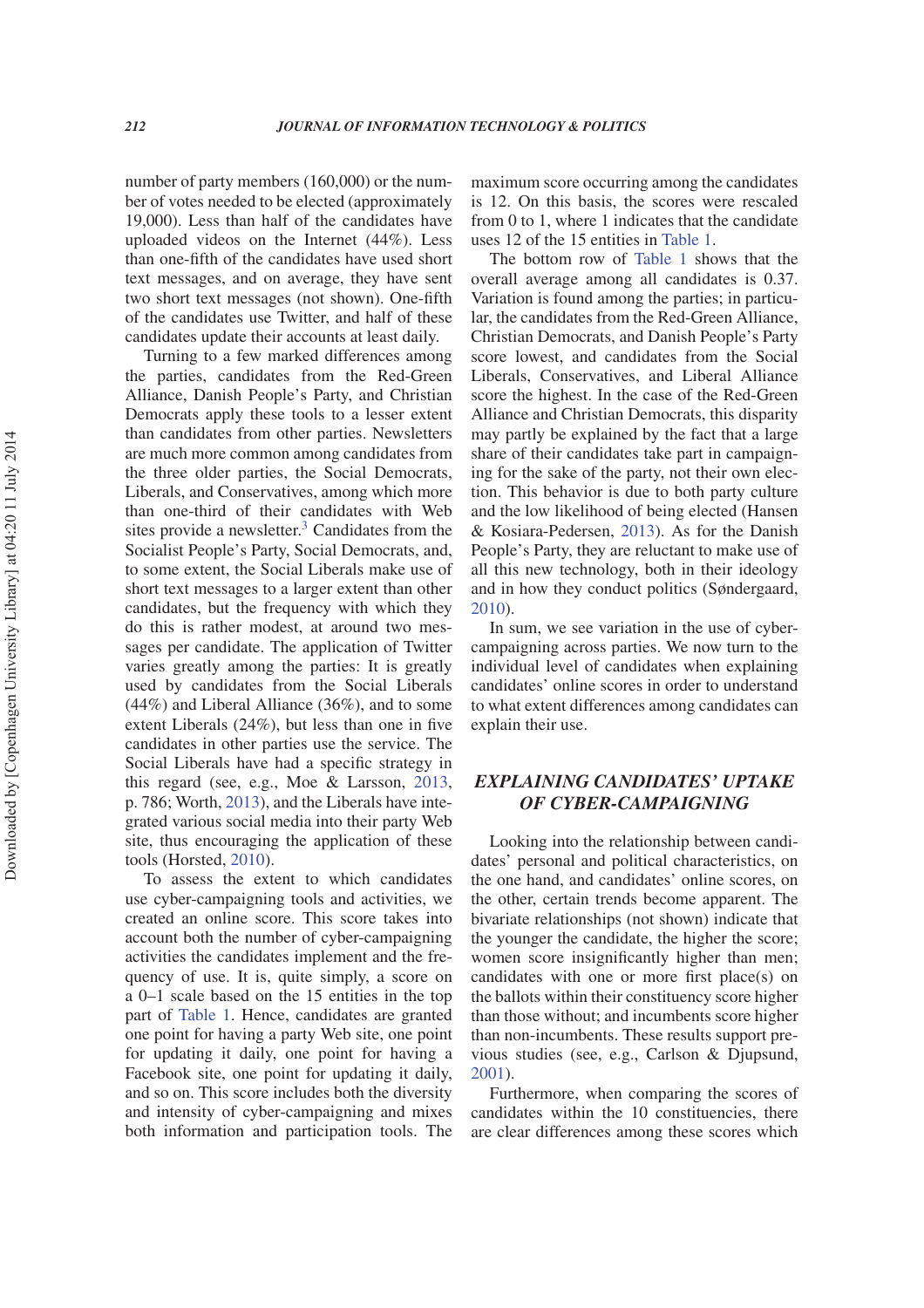could indicate a domino effect. The scores are higher in the eastern part of the country, where Copenhagen and its suburban area are located, than in the western part, Jutland and the island of Bornholm, which have more countryside; and this observation is not due to the level of Internet penetration within these constituencies (not shown).

However, Table 2 shows that when including age, gender, education, incumbency, first places on the list, and constituency in a single model, only the effect of age and education remains significant. Candidates aged 48 and above score significantly lower than candidates aged 18–27, whereas candidates in the 28–47 age group do not score significantly lower than the young candidates on the online score scale. There is

TABLE 2. Explaining the Uptake of Cyber-Campaigning Tools and Activities

| 28-37 years old                          | $-0.04$    |
|------------------------------------------|------------|
| 38-47 years old                          | $-0.06$    |
| 48-57 years old                          | $-0.15***$ |
| 58-67 years old                          | $-0.14***$ |
| $68 +$ years old                         | $-0.19**$  |
| Female                                   | 0.01       |
| High school                              | $-0.13*$   |
| Vocational schooling                     | $-0.12*$   |
| Academic degree of less than three years | 0.03       |
| 3-4 years academic degree                | $-0.07$    |
| Academic degree of five years or more    | 0.04       |
| Incumbency                               | 0.04       |
| At least one first place on ballots      | 0.04       |
| Fyn constituency                         | 0.11       |
| Københavns omegn constituency            | 0.11       |
| København constituency                   | 0.10       |
| Nordiylland constituency                 | 0.04       |
| Nordsjælland constituency                | 0.10       |
| Sjælland constituency                    | 0.08       |
| Sydjylland constituency                  | 0.01       |
| Vestiylland constituency                 | 0.02       |
| Østjylland constituency                  | 0.06       |
| Constant                                 | $0.36***$  |
| $R^2$                                    | 0.15       |
| N                                        | 433        |
|                                          |            |

Note: OLS regression, unstandardized coefficients. References are 18–27 years old, male, challenger, no first places on ballots within the constituency, Bornholm electoral constituency, only compulsory schooling. Note that 3–4 years academic degree covers college degrees and degrees required for professions such as teachers, policemen, and nurses, and that an academic degree of five years or more is equal to MA and PhD degrees at universities.  ${}^*p$  < 0.05,  ${}^{**}p$  < 0.01,  ${}^{**}p$  < 0.001.

in this model also a small effect of education, where candidates with high school and vocational schooling are a little less inclined to take up cyber-campaigning compared to candidates with only compulsory (nine years) education.

In sum, these analyses point towards the equalization perspective rather than the normalization perspective because incumbents and candidates with first places on the ballots, who are the more prominent candidates, are not significantly more likely to have a high online score. In regard to incumbency, this result is more consistent with a recent study of Israeli local and regional elections (Lev-On, 2011) than with previous studies in Australia, Ireland, Finland, and Germany (Carlson, 2007; Carlson & Djupsund, 2001; Gibson & McAllister, 2006, 2011a, 2011b; Sudulich & Wall, 2010; Zittel, 2009).

So far we have shown that there are some differences across parties' use cyber-campaigning. On the individual level, the younger candidates tend to use cybercampaigning the most. However, as we found no effect of incumbency nor whether the candidates were listed first on the ballot, we conclude that our data support the equalization perspective. Nevertheless, the equalization of the campaign through cyber-campaigning is only relevant if we can show that cyber-campaigning effects the election result. This analysis is the endeavor in the next section.

# *THE EFFECTS OF CYBER-CAMPAIGNING ON CANDIDATES' ELECTION RESULTS*

It is difficult, if not impossible, to link all campaign activities with individual voters and their voting choices and thus accurately estimate the effects of campaigning due to the plethora of actual campaigning conducted by candidates, parties, media, and other political actors. However, here we focus on the campaigns conducted by candidates and their effects. This aspect is only part of the campaign, but it is an important part, because the successful candidates are those who become our representatives when they take up their seats in parliament.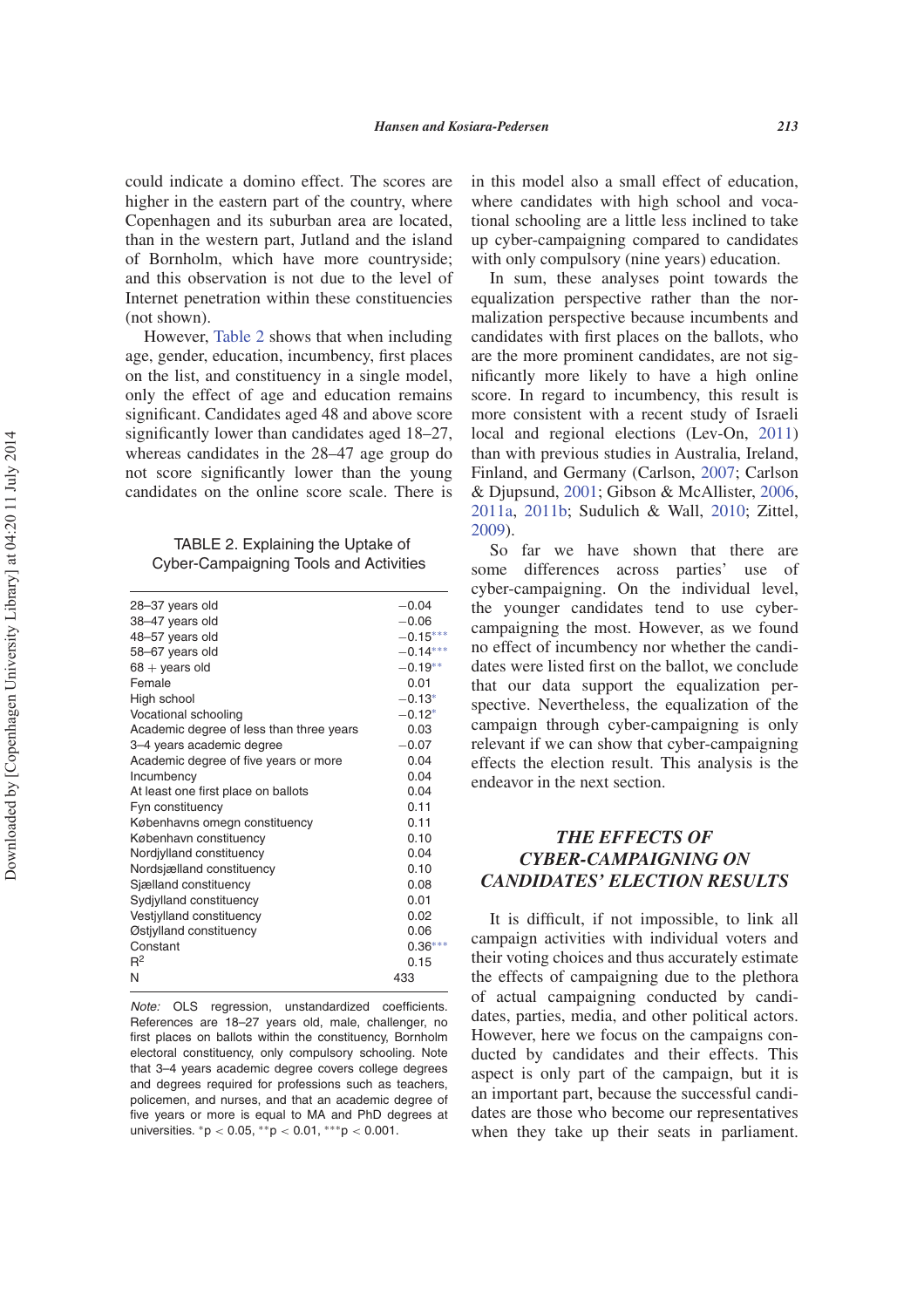We pursue the task of exploring the link between candidates' campaigning and electoral results; in particular, we focus on whether candidates' cyber-campaigning has an effect on their electoral results, i.e., does the online score have an impact on candidates' personal vote shares?

Candidates' election results are assessed in two ways, leaving us with two dependent variables. The first is a candidate's share of all personal votes cast within the constituency, which indicates how well the candidate did in the interparty competition with other candidates. The second variable is the candidate's share of all personal votes cast for the party within the constituency, which indicates how well the candidate did in the intraparty competition with fellow candidates within the party.

We mainly seek to explain the effect of a candidate's online score on his or her election result. However, we also look into how candidates do relative to other candidates and whether this makes a difference. Each candidate receives an "online rank" within his or her party in the constituency: 1 to the candidate with the highest online score, 2 to the candidate with the second highest online score, and so on. We analyze whether a candidate's online rank within his or her party in the constituency makes a difference—that is, whether

it makes a difference that a candidate has a greater online presence than other candidates from the same party. Furthermore, we include the number of votes cast within the constituency to control for constituency size, because relatively more candidates stand for election in larger constituencies.

In the second model, we include variables known before the election campaign—that is, gender, age, incumbency, and first place on the ballot; these variables have previously been shown to matter (Hansen & Kosiara-Pedersen, 2012a). In the third model, we include two overall measures of the "size" of the candidate's campaign—namely, campaign budget and number of volunteers. In the fourth and final model, we include number of election meetings, number of campaign advertisements in nationwide newspapers, and number of appearances on national television, which are three traditional, widely sought campaign tools and activities.

Table 3 shows the results of the analyses of the effect on inter-party competition, i.e., among all candidates within the constituency. The first model in Table 3 shows that the online score does have an impact on candidates' shares of all personal votes cast within the constituency. However, a candidate's rank of online score within the constituency does not have an impact.

TABLE 3. Interparty Competition: The Effect of Competition Within Constituency on All Personal Votes

| Dependent variable per thousand personal votes of all personal votes in constituency |            |             |             |             |
|--------------------------------------------------------------------------------------|------------|-------------|-------------|-------------|
| Online score (0-1)                                                                   | 14.69*     | 6.04        | 3.77        | 3.35        |
| Rank of online score within constituency                                             | 0.06       | $-0.01$     | 0.02        | 0.03        |
| No. of votes within constituency                                                     | $-9.98***$ | $-10.35***$ | $-11.25***$ | $-10.92***$ |
| Women                                                                                |            | 0.48        | $-0.48$     | $-0.41$     |
| Age                                                                                  |            | $-0.13$     | $-0.04$     | $-0.02$     |
| Incumbent                                                                            |            | 24.99***    | 18.95***    | $17.07***$  |
| At least one first place on list                                                     |            | $4.13*$     | 3.38        | 2.98        |
| Budget (10,000 Dkr)                                                                  |            |             | $0.29*$     | 0.22        |
| No. volunteers                                                                       |            |             | $0.09***$   | $0.09***$   |
| No. of election meeting/panel                                                        |            |             |             | $-0.11$     |
| No. of campaigns add in national papers                                              |            |             |             | 0.14        |
| Participated in national TV                                                          |            |             |             | $5.30**$    |
| Constant                                                                             | 136.00***  | 144.12***   | 149.96***   | 145.44***   |
| $R^2$                                                                                | 0.06       | 0.26        | 0.42        | 0.43        |
| N                                                                                    | 503        | 503         | 503         | 503         |

Note: \*p < 0.05, \*\*p < 0.01, \*\*\*p < 0.001.OLS regression, unstandardized coefficients. Mean VIF is 1.52 in the final model indicating no problem with multicollinearity. Rank measured as 1 being ranked first.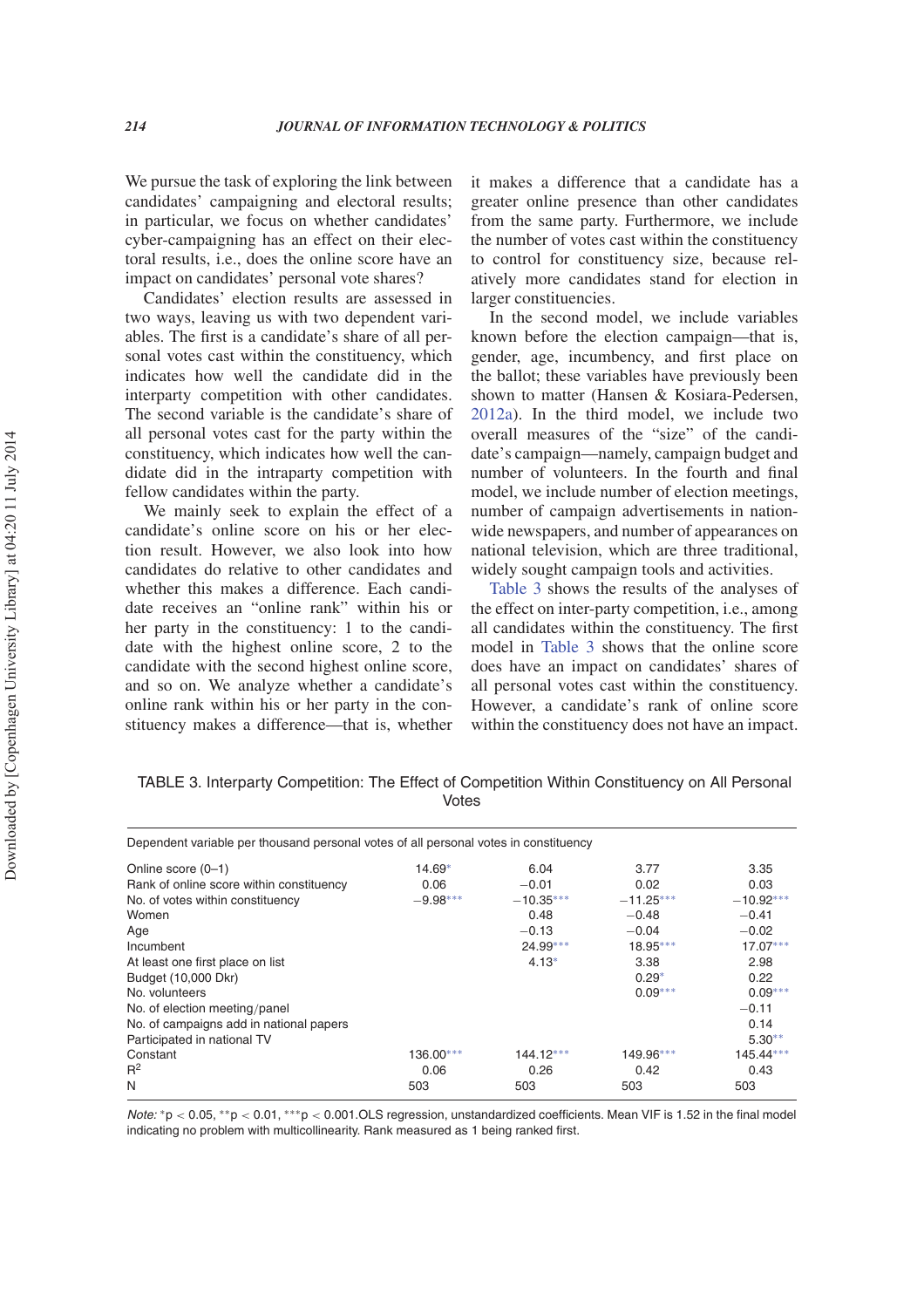The effect of the online score becomes insignificant in the second model when including gender, age, incumbency, and number of first places on the ballot. Instead, incumbency and having at least one first place on the ballot matter. The inclusion of budget and volunteers shows that both of these overall measures of campaigning matter, but that when they are included, having a first place on the ballot does not have significant effect on candidates' vote-shares. When including three traditional activities in the final column, incumbency and number of volunteers still matter, but the effect of campaign budget is no longer significant. Instead, appearance on national television has a significant impact on the electoral results of candidates.<sup>4</sup> In sum, candidates' online scores do not have an impact on either the interparty competition or the candidates' election results. Instead, incumbency, volunteers, and national television appearances are what matters the most. The final model has an  $\mathbb{R}^2$  of 0.43.

Turning to the intraparty competition, i.e., the competition among candidates of the same party within the same constituency, the results are shown in Table 4. Table 4 shows that candidates' online scores do not have an impact on their electoral results. However, a candidate's rank of

online score within a party and a constituency has an impact: the higher the online score relative to other candidates, the larger the share of personal votes. Hence, it is electorally advantageous for candidates to outperform their fellow party candidates in regard to the application of cyber-campaigning tools and activities. This effect remains even when controlling for gender, age, incumbency, and first place on the ballot, among which only incumbency matters. The effect also remains when controlling for budget and number of volunteers, among which only the latter has an impact. However, the effect of the rank order is not significant when including the three specific campaign activities. Looking further into this situation, it turns out that when the election meetings are added, the effect of the rank order becomes insignificant (not shown). This pattern might arise because it is often the top-five candidates who fight hard for election, both online and in traditional election meetings. In addition, it turns out that the rank ordering at the top is more important than at the bottom; being first rather than second in the online rank order is much more important than being 10th instead of 11th (not shown).

In sum, the final model explaining candidates' shares of all personal votes cast for

TABLE 4. Intraparty Competition: The Effect of Competition Within Party and Constituency on Personal Votes

| Dependent variable per thousand personal votes of all personal votes on party within constituency |              |              |              |              |
|---------------------------------------------------------------------------------------------------|--------------|--------------|--------------|--------------|
| Online score (0-1)                                                                                | 14.26        | $-7.81$      | $-24.38$     | $-41.23$     |
| Rank of online score within constituency and<br>party                                             | $-7.66*$     | $-8.22*$     | $-7.62*$     | $-4.66$      |
| No. of votes within constituency                                                                  | $-129.13***$ | $-130.85***$ | $-135.35***$ | $-141.66***$ |
| Women                                                                                             |              | 18.96        | 16.23        | 12.00        |
| Age                                                                                               |              | 0.02         | 0.39         | $1.11***$    |
| Incumbent                                                                                         |              | $141.01***$  | $116.45***$  | 72.58***     |
| At least one first place on list                                                                  |              | 23.08        | 19.65        | 14.63        |
| Budget (10,000 Dkr)                                                                               |              |              | 1.75         | $-0.49$      |
| No. volunteers                                                                                    |              |              | $0.29***$    | $0.34***$    |
| No. of election meeting/panel                                                                     |              |              |              | $3.42***$    |
| No. of campaigns add in national papers                                                           |              |              |              | $3.60***$    |
| Participated in national TV                                                                       |              |              |              | 66.77***     |
| Constant                                                                                          | 1840.67***   | 1824.51***   | 1863.41 ***  | 1878.75***   |
| $R^2$                                                                                             | 0.20         | 0.33         | 0.38         | 0.48         |
| N                                                                                                 | 503          | 503          | 503          | 503          |

Note: \*p < 0.05, \*\*p < 0.01, \*\*\*p < 0.001. OLS regression, unstandardized coefficients. Mean VIF is 1.36 in the final model indicating no problem with multicollinearity. Rank measured as 1 being ranked first.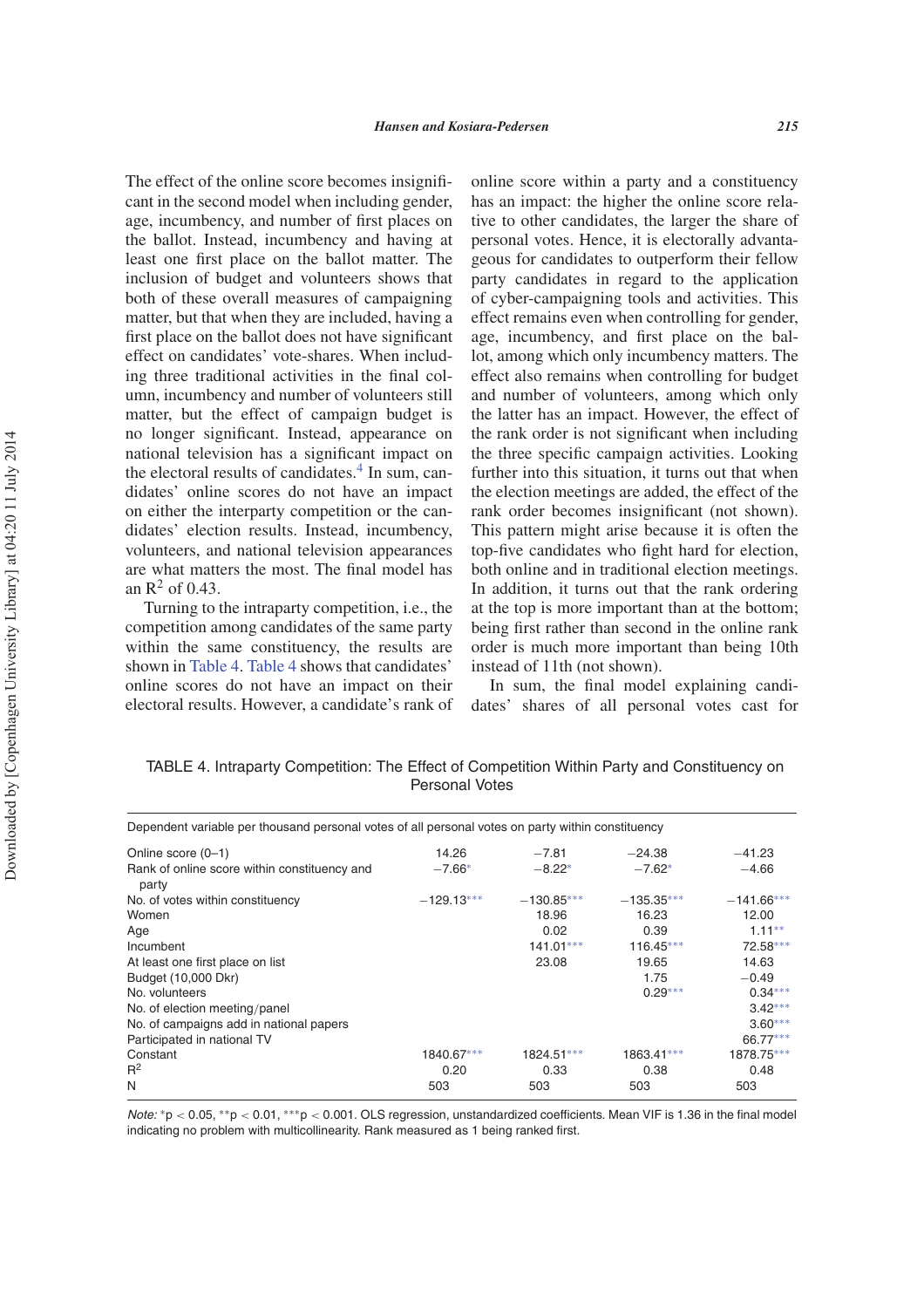candidates of their party shows that in the intraparty competition, neither online score nor rank matters ( $p < .128$ ). Rather, it is a matter of incumbency, national television appearance, and, to a lesser extent, campaign advertisements in nationwide newspapers, election meetings, and number of volunteers that are decisive for candidates' election results. The final model has an  $\mathbb{R}^2$  of 48.

In sum, these analyses show that the effects of candidates' cyber-campaigning are limited in regard to both interparty and intraparty competition among candidates. Whereas the online score on its own matters to the interparty competition for personal votes, it does not when controlling for other relevant variables. The online rank of candidates within party and constituency is not more important for intraparty competition; hence, having a larger online presence than fellow candidates seems not to matter.<sup>5</sup>

#### *DISCUSSION AND CONCLUSION*

We set out to analyze the application and effect of cyber-campaigning among candidates at the 2011 Danish general election campaign to provide hard evidence on whether new technologies are electorally decisive or whether traditional offline campaigning still makes sense.

The first analysis of the character of cybercampaigning showed that both Web sites and Facebook sites are popular among candidates, but that other features, such as blogs, feeds, newsletter, video uploads, SMS, and Twitter are used by less than half of the candidates. Variation among the parties is found, but candidates from the two largest parties do not attain the highest scores. Candidates from the two fringe parties and the unrepresented party score lower, whereas candidates from the mediumsized parties score the highest on the online score.

The second analysis of the uptake of cybercampaigning across candidates shows that even though there are bivariate relationships between each independent variable and candidates' online scores, when added up, only age and to some extent education seem to matter for the use of cyber-campaigning. Candidates who are more

than 48 years old score significantly lower than younger candidates, as do candidates with only high school or vocational schooling. In sum, this analysis seems to support the equalization perspective rather than the normalization perspective, due to the fact that incumbency and being placed first on the ballot remain insignificant in the model. That is, the prominent candidates incumbents and candidates with first places on the ballots—are not more likely to use cybercampaigning. This result only partly supports the previous analyses on candidates' uptake of cyber-campaigning, which have shown that incumbency also matters. The difference in results may be due to the difference in the types of candidates within multimember and singlemember electoral systems. In single-member constituencies, few candidates campaign, and a large share of the candidates are incumbents and/or (fairly, very) safe. The variation among candidates within multimember electoral districts is larger, with incumbents from several parties and possibly more than one from several parties, as well as various degrees of likelihood of being elected in that some candidates are "safe," others might be elected, and still others campaign mostly for the sake of the party.

The third analysis, on the electoral effect of cyber-campaigning, shows that the online score has its own effect on the interparty competition for personal votes but does not have a significant effect when controlling for other relevant variables. The online ranks of candidates within party and constituency seem to be more important for intraparty competition; having a greater online presence than fellow candidates has a significant effect. In sum, however, no significant effect of cyber-campaigning remains after controlling for the various personal characteristics and campaign resources. As we find very little effect of cyber-campaigning (actually no significant effect after controlling for offline campaign activities), our findings challenge the entire relevance of whether cyber-campaigning could have an normalizing or equalizing effect on election campaign, as there is no effect left to push for either the normalizing or the equalizing perspectives.

Our results do not support previous studies that have shown that both Web 1.0 and Web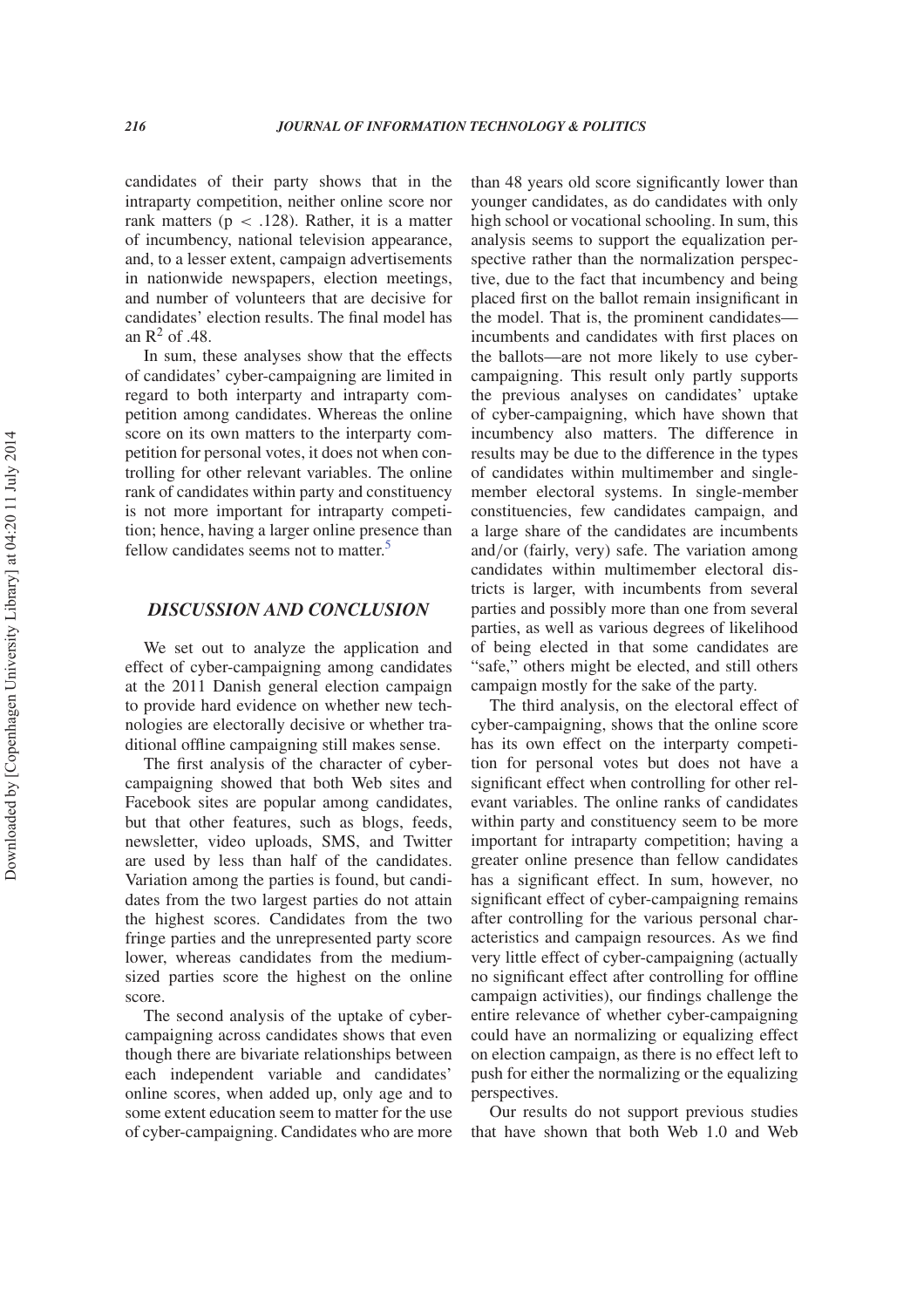2.0 technologies have an impact, although this varies across parties and over time. We see two reasons for this difference.

First, it is interesting to see that a study including both online and offline campaigning efforts of a wider range of candidates from a larger number of parties within a proportional system with open lists and a multiparty system yields results that differ from those of previous analyses of the effects of candidates' (cyber-) campaigning within first-past-the-post electoral systems. As argued just above, this discrepancy may be due to the larger variety of candidates. Incumbency is not restricted to one party and one candidate within each district. The incentive structures that candidates meet also vary. In firstpast-the-post systems, candidates know whether their seats are (very, fairly) safe, marginal, or (very, fairly) lost. Within multimember districts, the incentives for candidates to campaign for votes is larger because a contest takes place both between and particularly within parties in multimember electoral districts. The electoral district is more important in first-past-the-post systems than it is in multimember districts.

Second, the inclusion of comprehensive measures of both candidates' traditional campaigning resources and activities as well as of their media appearances may contribute to these results that differ from previous analyses with fewer independent variables. If candidates engaging in cyber-campaigning are campaigning actively in traditional, offline activities and have a successful media strategy, the effects of cyber-campaigning are overestimated if these measures are not included. Hence, it is important to include various measures when estimating the effect of campaigning—especially both online and offline campaign activities. This study shows that when included, the electoral effect of cyber-campaigning diminishes in the Danish case. Hence, we call for more studies on the effect of candidates' cyber-campaigning when other relevant variables such as campaigning activities and resources, candidate characteristics, and media coverage are included.

This study focuses on the character and effect of candidates' (cyber-)campaigning and hence provides only part of the story of the character and effect of cyber-campaigning. This

choice enabled analyses of the direct electoral effect that analyses of overall party (cyber-) campaigning have not been able to yield. However, even these models explain less than half of the variation in candidates' shares of votes; hence they leave ample room for other variables at the level of parties, such as parties' overall campaign budgets, campaign strategy, party leader popularity, and the degree and type of both online and traditional campaign tools and activities applied. Hence, parties' cyber-campaigning may matter to their electoral results. Also, there is room for variables at the level of the electorate, such as political opinions, issue ownership, and economic evaluations, as well as at the level of the media, such as the coverage of both politics and policies during the campaign.

The potential effects of candidates' and parties' cyber-campaigning efforts do not only lie in the direct electoral effect of cyber-campaigning tools and activities. Recently, more focus has been on the indirect effects of these tools and activities via the two-step model. Hence, further analyses need to look into this topic both from the perspective of parties, as in their strategies and implementation of cyber-campaigning tools, and from the perspective of the electorate, as in how voters influence each other with cyber-campaigning tools.

In sum, even if cyber-campaigning does not seem to have an impact on the direct electoral fate of candidates, there is ample room for making an impact in other ways.

#### **NOTES**

1. Each constituency contains 6–12 nominating areas, and parties differ in how they nominate candidates, i.e., place the candidate at the top of the list within the nominating area. Parties either nominate one candidate in each of these nominating areas, nominate one candidate in several (e.g., 2–3) nominating districts, and leave the other districts to other candidates, or nominate the same candidate in all nominating districts.

2. One in six among the electorate at large received an e-mail from a party or candidate during the campaign, and only 6% received an SMS from a party or candidate. However, these tools seem to matter more to the voters when they seek out information themselves. Almost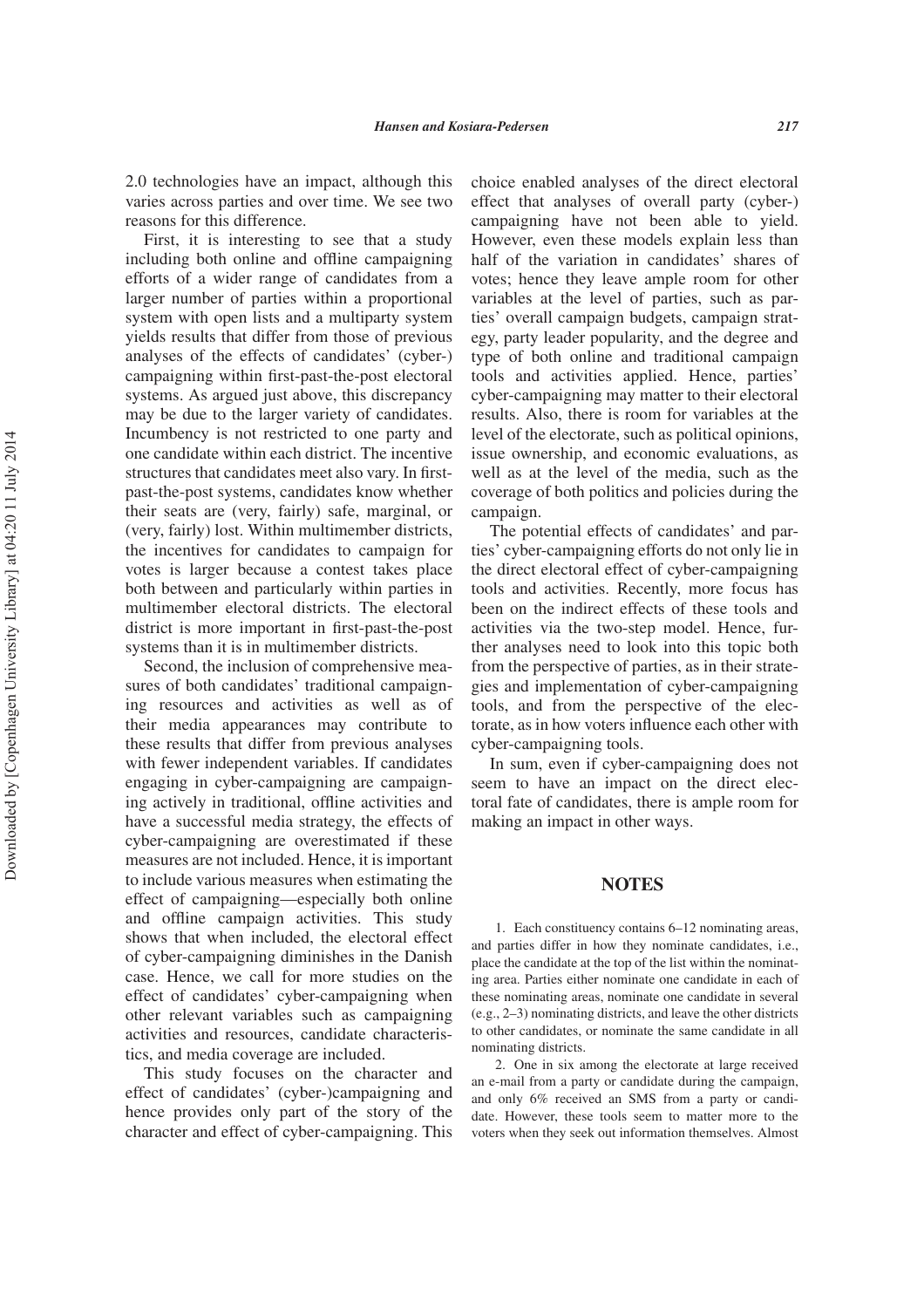one-third of the electorate has tried out a voting advice application, around one-third of the electorate has visited a party Web site or the like, and one in 10 has signed up for information themselves. Furthermore, a small share of 1.1–1.5% of the voters visit party Web sites but do not watch television news, hear radio news, or read newspapers, either online or offline. This information indicates that even if very limited at the time, Web sites do provide easy access for voters who are not otherwise following election coverage.

3. However, the number of subscribers is rather modest. A higher number of subscribers is reached by the Social Liberals, Christian Democrats, and Socialist People's Party (495–600), among which less than one-quarter of the candidates provide a newsletter.

4. As expected, the control variable size of the constituency has an impact across all four models; candidates receive a smaller share of the votes, the larger the number of votes cast within the constituency (because more candidates stand for election in larger constituencies).

5. It should be noted that the results are similar when the analyses are run with the simple variable "having a party Web site" instead of the "online score" (not shown).

#### **REFERENCES**

- Allen, E. H. (2008). *Window-dressing or bringing society (back) in? External use of* Websites *by Scandinavian party organizations*. Unpublished manuscript.
- Bengtsson, Å., Hansen, K. H., Harõarson, Ó. Þ., Narud, H. M., & Oscarsson, H. (2013). *The Nordic voter: Myths of exceptionalism*. London, UK: ECPR Press.
- Berelson, B. R., Lazarsfeld, P. F., & McPhee, W. N. (1954). *Voting—a study of opinion formation in a presidential campaign*. Chicago, IL: The University of Chicago Press.
- Brady, H. E., & Johnston, R. (2006). *Capturing campaign effects*. Ann Arbor, MI: The University of Michigan Press.
- Campbell, A., Converse, P. E., Miller, E. W., & Stokes, D. (1960). *The American voter*. Chicago, IL: The University of Chicago Press.
- Carlson, T. (2007). It's a man's world? Male and female election campaigning on the Internet. *Journal of Political Marketing*, *6*(1), 41–67.
- Carlson, T., & Djupsund, G. (2001). Old wine in new bottles? The 1999 Finnish election campaign on the Internet. *Press*/*Politics*, *6*(1), 68–87.
- Carty, R. K., & Eagles, M. (1999). Do local campaigns matter? Campaign spending, the local canvass and party support in Canada. *Electoral Studies*, *18*, 69–87.
- Cutts, D. (2006). "Where we work we win": A case study of local liberal democrat campaigning. *Journal of Elections, Public Opinion & Parties*, *16*(3), 221–242.
- Cutts, D., & Shryane, N. (2006). Did local activism really matter? Liberal democrat campaigning and the 2001 British general election. *British Journal of Politics & International Relations*, *8*, 427–444.
- Denver, D., & Hands, G. (1997). *Modern constituency electioneering: Local campaigning in the 1992 general election*. London, UK: Frank Cass & Co. Ltd.
- Denver, D., Hands, G., Fisher, J., & MacAllister, I. (2003). Constituency campaigning in Britain 1992–2001: Centralization and modernization. *Party Politics*, *9*(5), 541–559.
- Denver, D., Hands, G., & MacAllister, I. (2004). The electoral impact of constituency campaigning in Britain, 1992–2001. *Political Studies*, *52*, 289–306.
- Fieldhouse, E., & Cutts, D. (2008). The effectiveness of local party campaigns in 2005: Combining evidence from campaign spending and agent survey data. *British Journal of Political Science*, *39*, 367–388.
- Fisher, J., Denver, D., & Hands, G. (2006). The relative electoral impact of central party co-ordination and size of party membership at constituency level. *Electoral Studies*, *25*, 664–676.
- Fisher, J., Cutts, D., & Fieldhouse, E. (2011). The electoral effectiveness of constituency campaigning in the 2010 British general election: The "triumph" of Labour? *Electoral Studies*, *30*, 816–828.
- Gelman, A., & King, G. (1993). Why are American presidential election campaign polls so variable when votes are so predictable. *British Journal of Political Science*, *23*(1), 409–451.
- Gibson, R. (2012). From brochureware to 'MyBo': An overview of online elections and campaigning. *Politics*, *32*(2), 77–84.
- Gibson, R., & Cantijoch, M. (2011, October 18). 2010:Did we finally see "the" Internet election? Retrieved on November 6, 2012, from: http://drupals.humanities. manchester.ac.uk/ipol/?q=node/30.
- Gibson, R. K., & McAllister, I. (2006). Does cybercampaigning win votes? Online communication in the 2004 Australian election. *Journal of Elections, Public Opinion and Parties*, *16*, 243–263.
- Gibson, R. K., & McAllister, I. (2011a). Do online election campaigns win votes? The 2007 Australian YouTube election. *Political Communication*, *28*(2), 227–244.
- Gibson, R. K., & McAllister, I. (2011b, September). A Net gain? Web 2.0 campaigning in the Australian 2010 election. Paper presented at the American Political Science Association (APSA), Seattle, WA.
- Gibson, R. K., & Ward, S. J. (1998). U.K. political parties and the Internet: "Politics as usual" in the new media? *Harvard International Journal of Press*/*Politics*, *3*, 14–38.
- Gibson, R., Cantijoch, M., & Ward, S. (2010). Citizen participation in the e-campaign. In R. Gibson, A. Williamson, & S. Ward (Eds.), *The Internet and the 2010 election: Putting the small 'p' back in politics?* London, UK: Hansard Society.